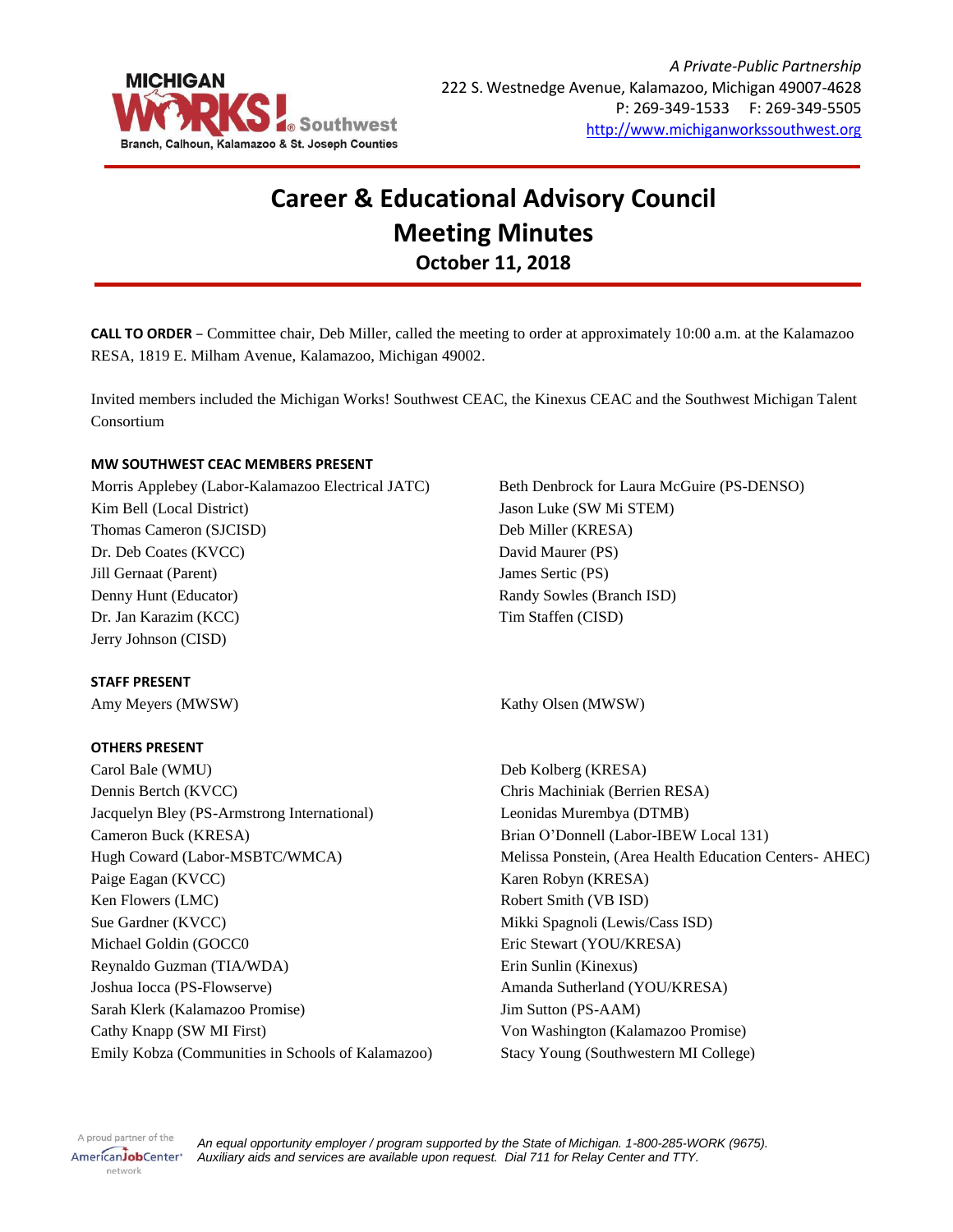## **MW SOUTHWEST CEAC MEMBERS ABSENT**

James Brylowski / Michael Corliss, alternate (Labor-SW Mi Bldg Trades) Elksnis Geisler/ Paul Aivars, alternate (GOCC) Cheryl Peters (Entrepreneurship)

Windy Rea (Job Corps) Jennifer Searles, alternate for Sowles (Branch ISD) Ken Willcutt (Labor-Plumbers, Pipefitters, HVACR)

# **INTRODUCTIONS/ANNOUNCEMENTS**

Individuals present introduced themselves and the agency they represented.

## **MINUTES**

**Motion made by Jim Sertic and supported by Tim Staffen to approve the Michigan Works! Southwest Career Educational Advisory Council (CEAC) April 12, 2018 meeting minutes. Motion carried.**

#### **CEAC METRICS**

Kathy Olsen distributed the CEAC Metrics Report that included the number of established registered apprenticeships and the promotion of career pathway and exploration events through September 2018. The number of apprenticeships was reported to be 12 and the goal for the program year is 20. The number of career pathway events is 10 and the goals for the year is 25. The list for each was also provided and she asked members to let her know if anything should be added.

## **MARSHALL PLAN FOR TALENT CONCEPPT SUMMARIES**

Deb Miller reported the concept summary submitted by Kalamazoo RESA for Prosperity Region 8 that is focused on four in-demand sectors – manufacturing, healthcare, building trades and IT was accepted and the next step is to submit a Talent Agreement that members and invited guests will work on during the latter part of today's meeting.

Jan Karazim reported on Marshall Plan Concept Summaries that included one submitted by *Marshall Public Schools for production assembly;* one called *BCPathways4Success for healthcare careers;* and an academy in the Battle Creek Public Schools focused on a *pipeline for healthcare careers.*

Kathy Olsen reported another concept paper submitted is focused on *FIRST robotics* which includes schools in Eastern Calhoun and Western Jackson Counties. The plan includes using a site in Albion for the training center.

Dave Maurer reported he received notice that the concept paper for an *engineering and manufacturing career pathway* submitted by Eastern Michigan University is also moving on to the next step of the process.

Tommy Cameron reported on two concept summaries submitted in St. Joseph County. One was submitted by the *St. Joseph County Intermediate School District with a county-wide manufacturing and mechatronics* focus and the other was submitted by *Sturgis Public Schools to ensure that every student is career and college ready*.

One member reported hearing that there were 88 [unconfirmed number] concept papers submitted and that all were moving on to the next step in the process. [Additional information can be found on the State of Michigan [Marshall Plan for Talent website.](https://www.michigan.gov/ted/0,5863,7-336-85008---,00.html)]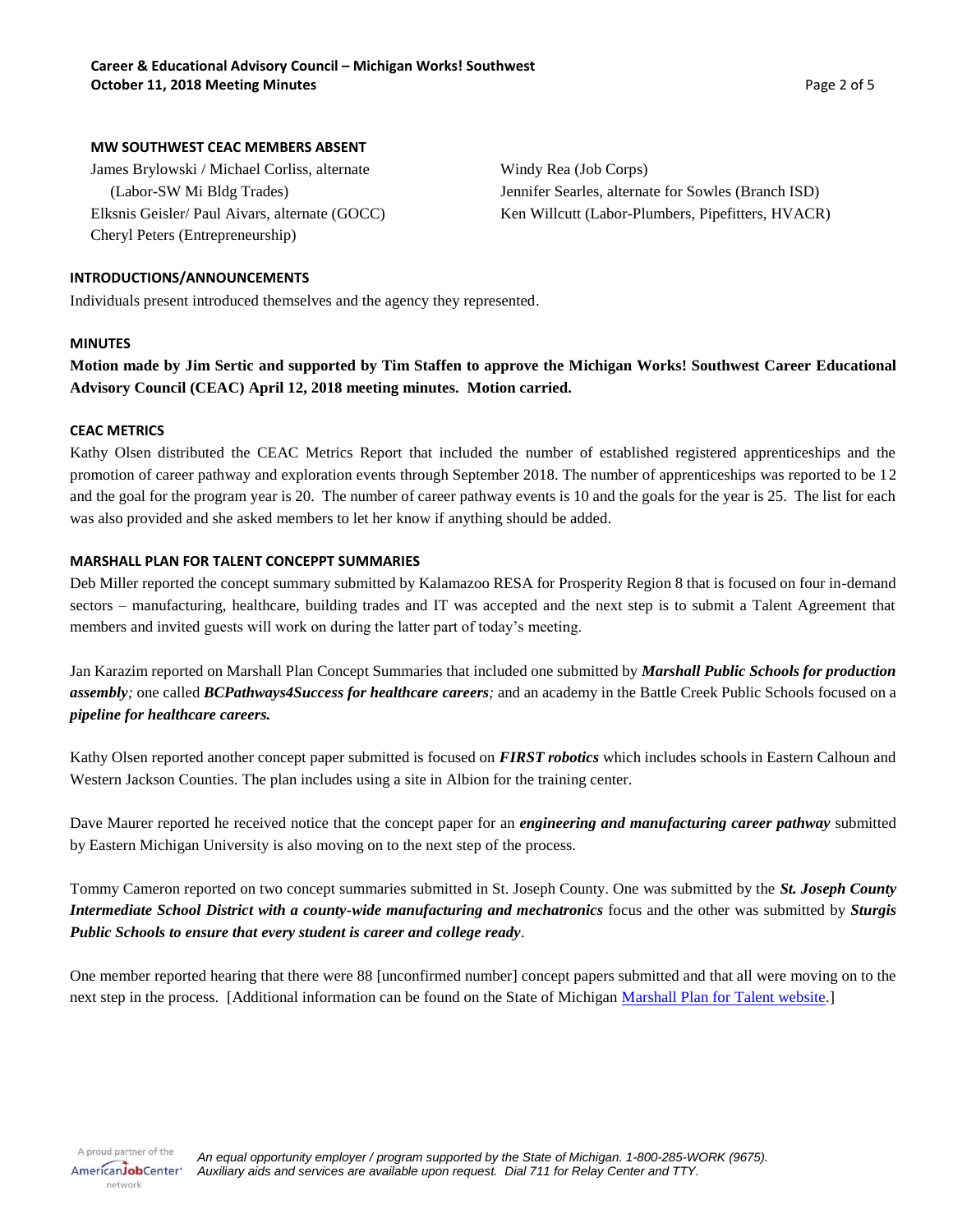# **MARSHALL PLAN FOR TALENT AGREEMENT – Southwest Michigan Talent Consortium**

Deb Miller reported the next step for all concept papers that were accepted is to submit a Talent Agreement by the close of business on October 23, 2018. Talent Agreements that are accepted will then move onto the third step which is to apply for the grant in November.

Eric Stewart presented four PowerPoint slides that summarized the Southwest Michigan Talent Consortium's (SWMTC) Marshall Plan for Talent. He reported the consortium is a K-12 effort with business and industry driving the action. The plan focuses on five sectors: manufacturing, information technology, professional trades, healthcare and business. He reported data for current CTE enrollments in four of the five sectors is 3% of the student population. For the business sector, student enrollment is at 14% of the student population. He also shared information regarding the top careers and annual salaries for the focus areas. The main goal of the plan is to address the talent gap in high-demand industries for Southwest Michigan. Components include: competency/certificationbased curriculum development; professional equipment for programs where a 25% match is required; and career navigators. The maximum available funding for the Southwest Michigan Talent pipeline partnership is \$500 thousand per Intermediate School District (ISD) with \$250,00 for St. Joseph ISD and Calhoun ISD because they also submitted a plan. The funding was broken down into three categories: career exploration, internships and program/professional development, with each assigned one third of the available funding; i.e.\$166,666 for each. He explained that the amount assigned to each category can change; however, the total applied for cannot increase.

A draft student flow chart for the Southwest Michigan Talent Partnership was distributed at the meeting. Jason Luke reported the first two pages of the flow chart was broken down into six age groups with activities listed under each. The activities for grades K-5 were focused on career awareness. The activities for grades  $6 \& 7$  and for grade 8 were both focused on career exploration; examples provided included the MiCareerQuest Southwest events that have previously been offered to students in Calhoun, Kalamazoo, Cass and St. Joseph Counties and which could be replicated in the other counties. The activities for grades  $9 \& 10$ , grade 11 and grade 12 were focused on age appropriate career opportunities. The third page of the flow chart included professional and program development components for the educator audience. Specific activities that included educator externships, credential-based opportunities; mobile training labs to introduce students to CTE courses, pre-apprenticeship courses and student badging. It also included competency-based curriculums whereby students would need to be able to demonstrate the skills learned. The measurements included increases for each of the specific activities identified that would address the talent pool for high-demand industries - manufacturing, IT, healthcare and professional trades.

Deb Miller reported the goal for the remainder of the meeting was to review and edit the flow chart, timeline and draft Talent Agreement. She also stated that all entities who wish to move forward with the submission for the Talent Agreement, sign their commitment on the signature page before leaving the meeting. For the next half hour, attendees broke out into groups of three to review questions 4 through 18, skipping question 15, of the draft Talent Agreement. Following the review, the full group reconvened to share their feedback.

#### **SUMMARY OF FEEDBACK**

Question #4 – Moving forward the needs should be updated. They should be flexible and adaptive and evolve as needed. Suggestions included use of virtual meetings, and surveys as well as phone conferencing.

Questions #4 & #5 – Use real-time labor market information. Burning Glass analytics can provide information for current and past demand. The Department of labor and O\*Net can provide projections for the future. Business will also determine information regarding question #5. It was also suggested to utilize existing systems, i.e. coronamic development and Michigan Works! business services to survey/gather information from employers when they make service calls. Educate the business community to inform them about the Marshall Plan for Talent submission.

A proud partner of the AmericanJobCenter<sup>®</sup> network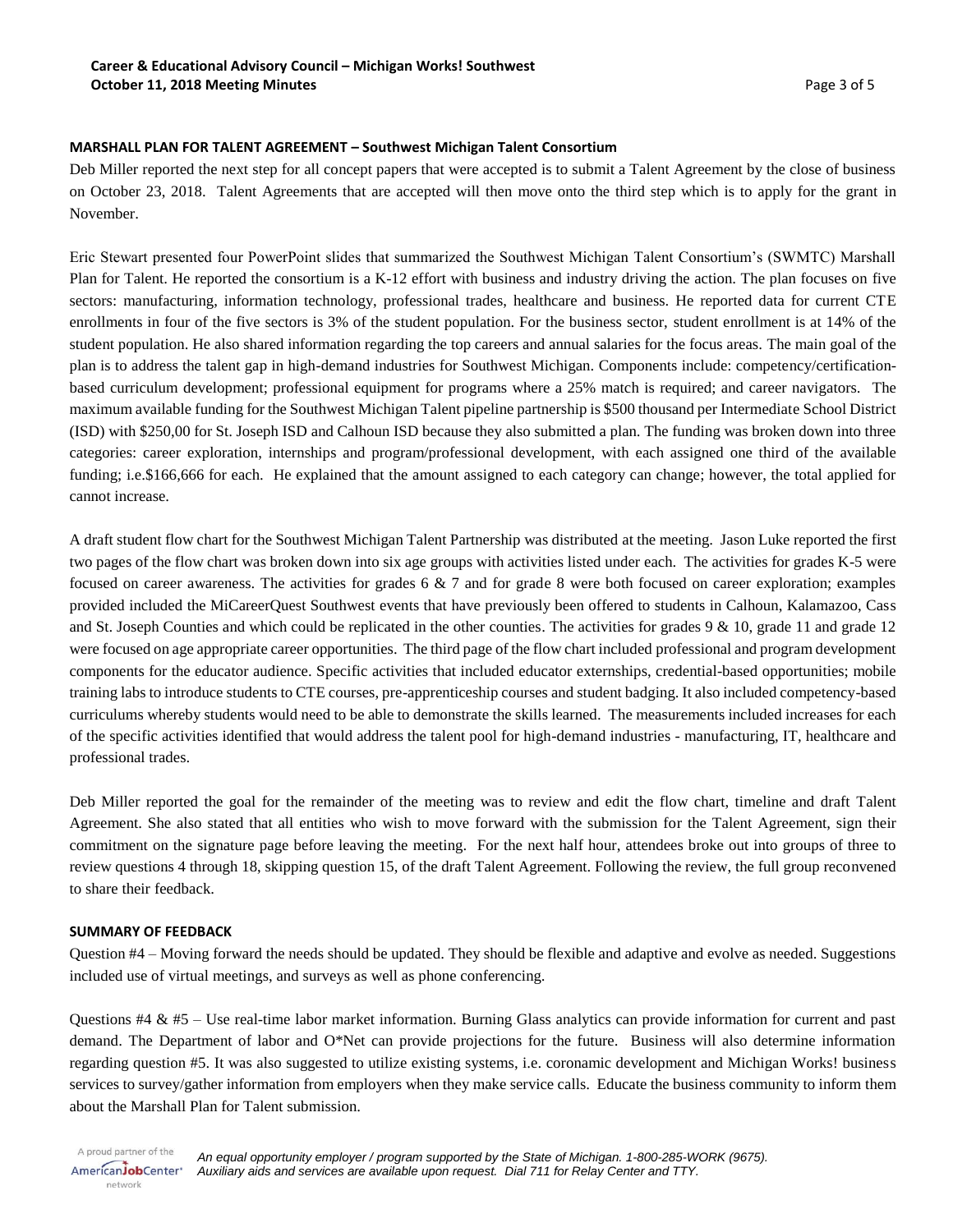## **Career & Educational Advisory Council – Michigan Works! Southwest October 11, 2018 Meeting Minutes** Page 4 of 5

Question #6 - For professional development, a suggestion was made to add additional externship ideas and Subject Matter Experts (SMEs) that would support Project-Based Learning (PBL) and Competency-Based Learning (CBL). Faculty from the community colleges and from industry could share their expertise with K-12 educators. Another suggestion was to add a mode to disseminate the lessons created through externship experiences.

Question #7 – Use common language for career exploration. Have a plan for regional marketing of the Marshall Plan so that a consistent message is provided. The term educators was clarified to include teachers, counselors, and administrators and this definition should be included. Suggestion also made to offer pre-service for teachers regarding MiSTEM.

Question #8 - Incorporate how the Marshall Plan will be promoted to business to grow externship opportunities for professional development. Perhaps a Uniform Get Started Kit to help employers prepare and offer externships. The question was also asked as to who will be contacting employers and that it would be helpful to describe how this this will be done. Will it be the career navigators or the Business Services Professionals (BSPs) from Michigan Works!?

Question #9 – Grammatical edits were incorporated

Question  $#10$  – Develop a credential that is based on  $21<sup>st</sup>$  century skills that would reinforce Project-Based Learning (PBL). One employer stated that employers will also need to be flexible. Include soft skills in the curriculums.

Question #11 – Collect baseline data and routinely update. This can be accomplished through retention visits to employers by economic developers and workforce development professionals.

Question #12 – Include mention of the mobile labs that will be used to ensure equity. A variation of the mobile lab that was suggested was to incorporate virtual tours of companies. Also include obstacles that would need to be addressed so that all students could participate. One example provided was the fact that for multiple reasons, many students do not have a driver's license. Transportation was another obstacle identified and ideas included incorporating funds to cover transportation expenses or make use of technology for presentations. One attendee mentioned the Employer Resource Network (ERN) model where success coaches are in place to help member company employees address barriers; and stated that a similar approach could be used with students. One attendee reported there are some funds set aside for Student Scholarships and that funding could be used for barrier removal. Another suggestion was to partner with the Regional Prosperity Initiative (RPI), provide the RPI with a copy of the Marshall Plan and request funding to assist disadvantaged students.

Throughout the document, wherever business is mentioned, add terminology to include labor so that it is more inclusive of all business and labor organizations.

Deb Miller reported that KRESA staff would incorporate the feedback received at the meeting, as well as the State feedback that was expected by October 15, 2018, into the Agreement.

# **MEMBER/ PUBLIC COMMENTS**

Deb Miller reported the Marshall Plan for Talent Grant application is a huge project and includes multiple levels of communication.

# **UPCOMING EVENTS/MEETINGS**

network

The next meeting of the Michigan Works! Southwest CEAC is scheduled for Thursday, November 8, 2018 from 1:30-3:30 p.m. at Kalamazoo RESA.